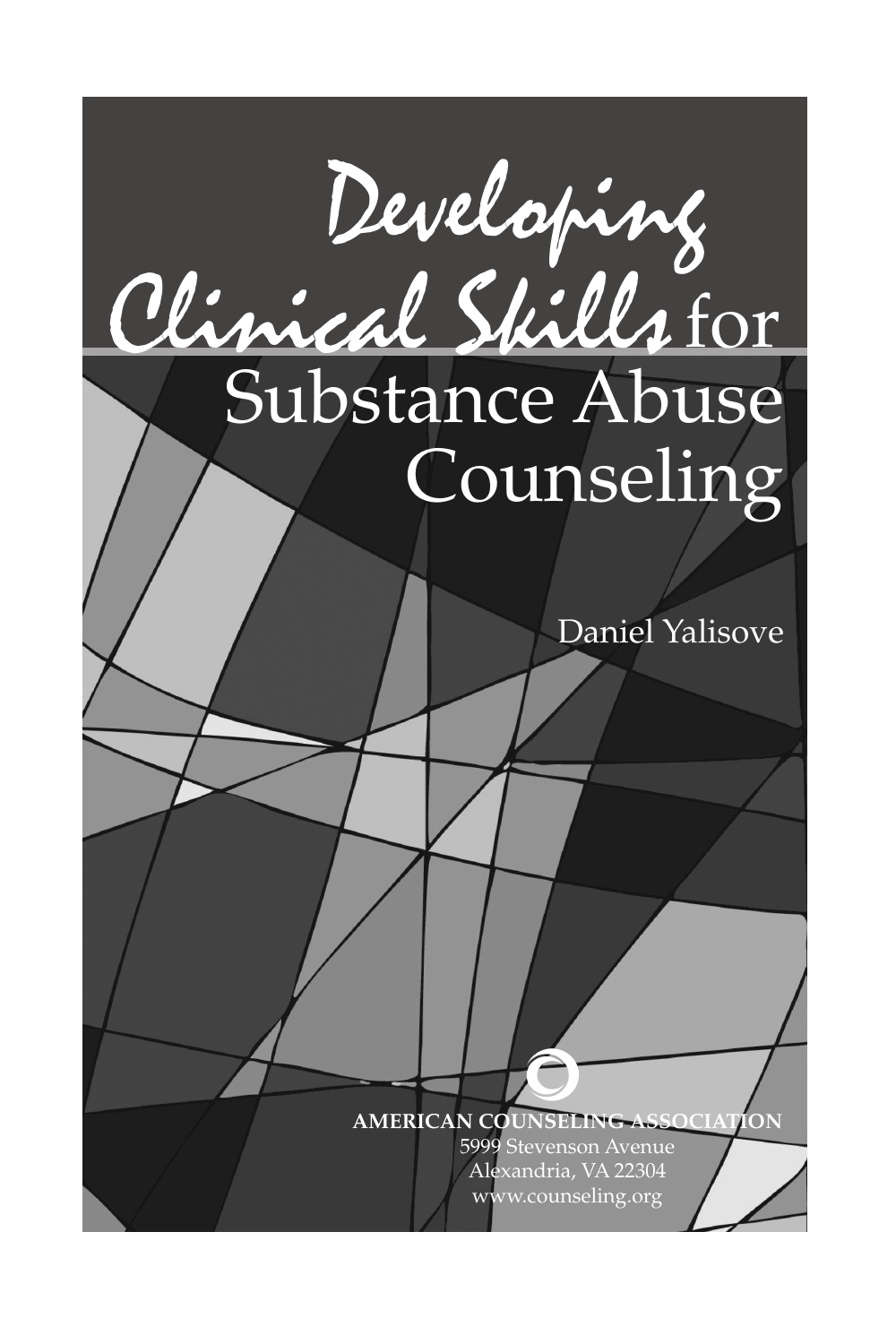Developing Clinical Skills for

## Substance Abuse Counseling

Copyright © 2010 by the American Counseling Association. All rights reserved. Printed in the United States of America. Except as permitted under the United States Copyright Act of 1976, no part of this publication may be reproduced or distributed in any form or by any means, or stored in a database or retrieval system, without the written permission of the publisher.

10 9 8 7 6 5 4 3 2 1

*American Counseling Association* 5999 Stevenson Avenue Alexandria, VA 22304

*Director of Publications* Carolyn C. Baker

*Production Manager* Bonny E. Gaston

*Editorial Assistant* Catherine A. Brumley

*Copy Editor* Rachel A. Fending

Cover and text design by Bonny E. Gaston

*Library of Congress Cataloging-in-Publication Data*

Yalisove, Daniel L.

Developing clinical skills for substance abuse counseling/Daniel Yalisove. p. cm.

Includes bibliographical references and index.

ISBN 978-1-55620-307-7 (alk. paper)

1. Substance abuse—Prevention. 2. Rehabilitation counselors. I. Title. HV4998.Y35 2010 616.86'06—dc22 2009025231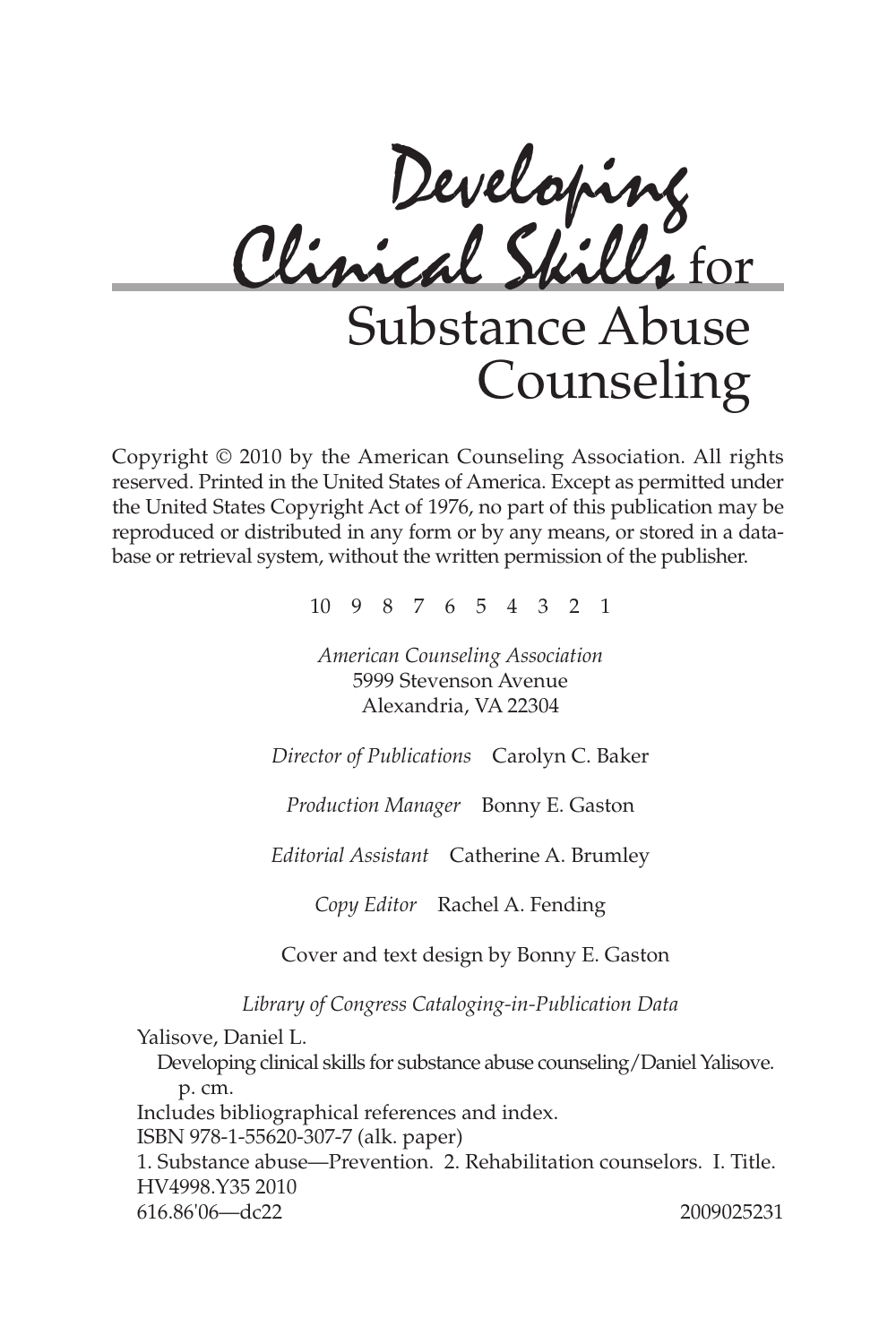Dedication

*To my loving wife, Valentina*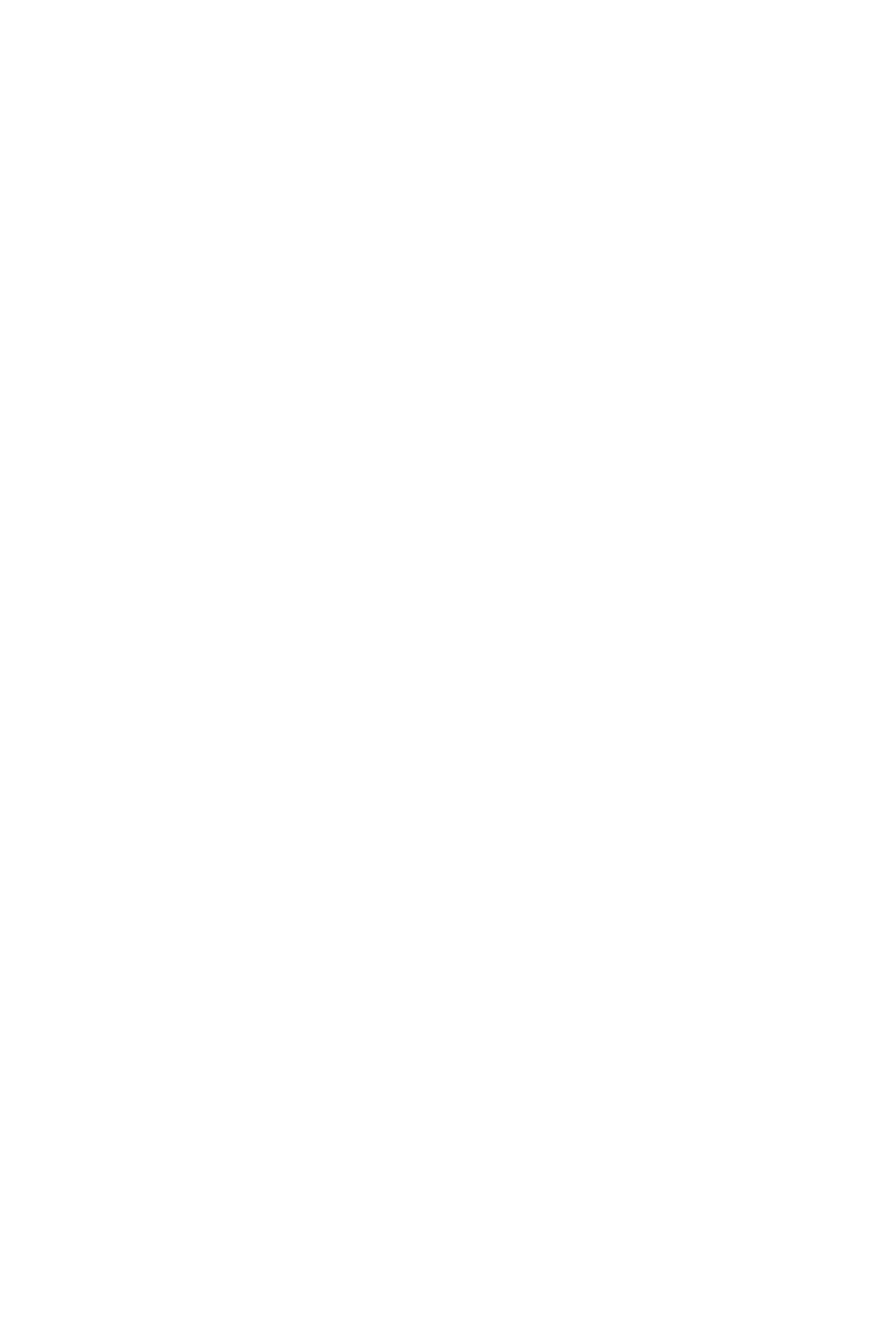Table of Contents

| <b>Preface</b>         | X1                |
|------------------------|-------------------|
| Acknowledgments        | X1X               |
| About the Author       | xxi               |
| About the Contributors | $\cdots$<br>XX111 |

Part 1

## Introduction to the Basic Theory and Principles of Substance Abuse Counseling

| Chapter 1 | The Substance Abuse Counselor                  | 3  |
|-----------|------------------------------------------------|----|
|           | What Does a Counselor Do?                      | 3  |
|           | The Clinical Method                            | 4  |
|           | What Are the Knowledge, Attitudes, and Skills  |    |
|           | Required for Substance Abuse Counseling?       | 5  |
|           | Who Should Become a Substance Abuse Counselor? | 5  |
|           | Readings and Resources                         | 6  |
|           | Exercises                                      | 6  |
| Chapter 2 | <b>Theoretical Considerations</b>              | 7  |
|           | Diagnosis of Substance Use Disorders           | 8  |
|           | Motivational Interviewing                      | 10 |
|           | The Stages of Change                           | 12 |
|           | Relapse, Recurrence, and Recycling             | 13 |
|           | BSGS: A Framework for Thinking About a         |    |
|           | Session With a Client                          | 14 |
|           | <b>Eight-Stage Counseling Process</b>          | 14 |
|           | Readings and Resources                         | 18 |
|           | Exercises                                      | 19 |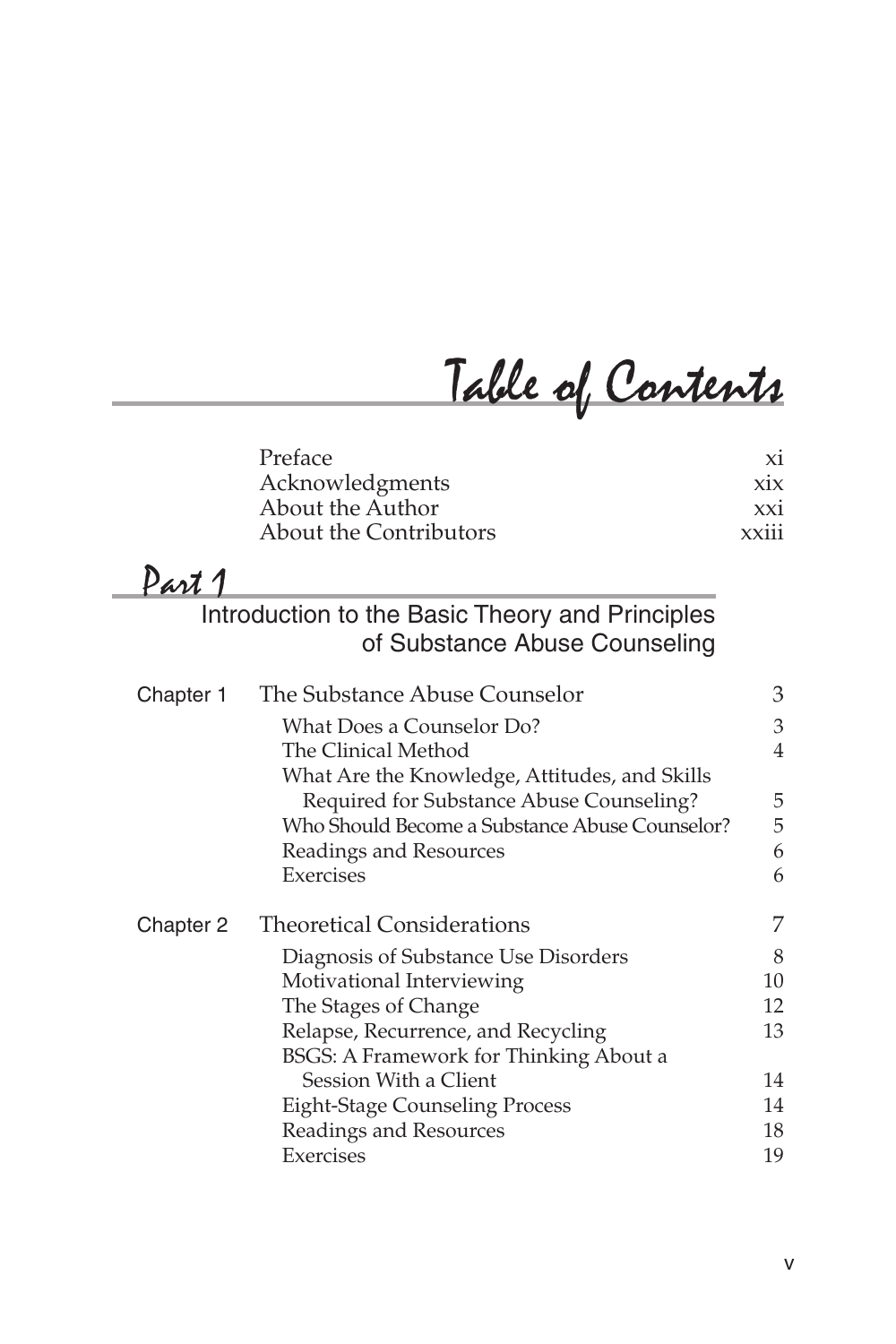#### *Table of Contents*

|        | Chapter 3 Some Basic Principles of  |    |
|--------|-------------------------------------|----|
|        | <b>Substance Abuse Counseling</b>   | 21 |
|        | <b>Educating the Client</b>         | 21 |
|        | Know Your Role and Limits           | 22 |
|        | Some Diagnostic Considerations      | 23 |
|        | <b>Timing in Sessions</b>           | 23 |
|        | Prioritize, Prioritize, Prioritize! | 24 |
|        | Readings and Resources              | 25 |
|        | Exercises                           | 25 |
| Part Z |                                     |    |

## Putting Theory and Principles Into Action: Developing Clinical Skills

| Chapter 4 | Applying the Principles of Building Session<br>Goals and Strategies (BSGS) to Prepare for a |          |
|-----------|---------------------------------------------------------------------------------------------|----------|
|           | Session With a Client                                                                       | 29       |
|           | Determining the Most Important Goal                                                         |          |
|           | for the Session                                                                             | 29       |
|           | Choosing Strategies and Techniques                                                          | 30       |
|           | Evaluating Whether the Goal Was Achieved                                                    | 34       |
|           | Ways to Use BSGS in Specific Clinical Scenarios                                             | 37       |
|           | <b>Treatment Integrity Versus Flexibility</b>                                               | 38       |
|           | Readings and Resources                                                                      | 39       |
|           | Exercises                                                                                   | 40       |
|           | <b>Extra Credit Projects</b>                                                                | 41       |
| Chapter 5 | Building Session Goals and Strategies (BSGS)                                                |          |
|           | and the First Session                                                                       | 43       |
|           | Developing Goals for the First Session                                                      | 43       |
|           | Wrap-Up                                                                                     | 47       |
|           | Evaluate the Outcome of the Session                                                         | 48       |
|           | Roadblock: The Client Is Not Freely Telling                                                 |          |
|           | His or Her Story                                                                            | 48       |
|           | Exercises                                                                                   | 49       |
|           |                                                                                             |          |
| Chapter 6 | Beyond the First Session:<br>The Beginning Phase of Treatment                               | 51       |
|           |                                                                                             |          |
|           | The "Getting to Know You" Aspect of Treatment                                               | 51       |
|           | Evaluating the Client's Motivation to Change                                                | 52       |
|           | <b>Building Motivation</b>                                                                  | 53<br>54 |
|           | Urinalysis and Keeping Track of Drug Use                                                    |          |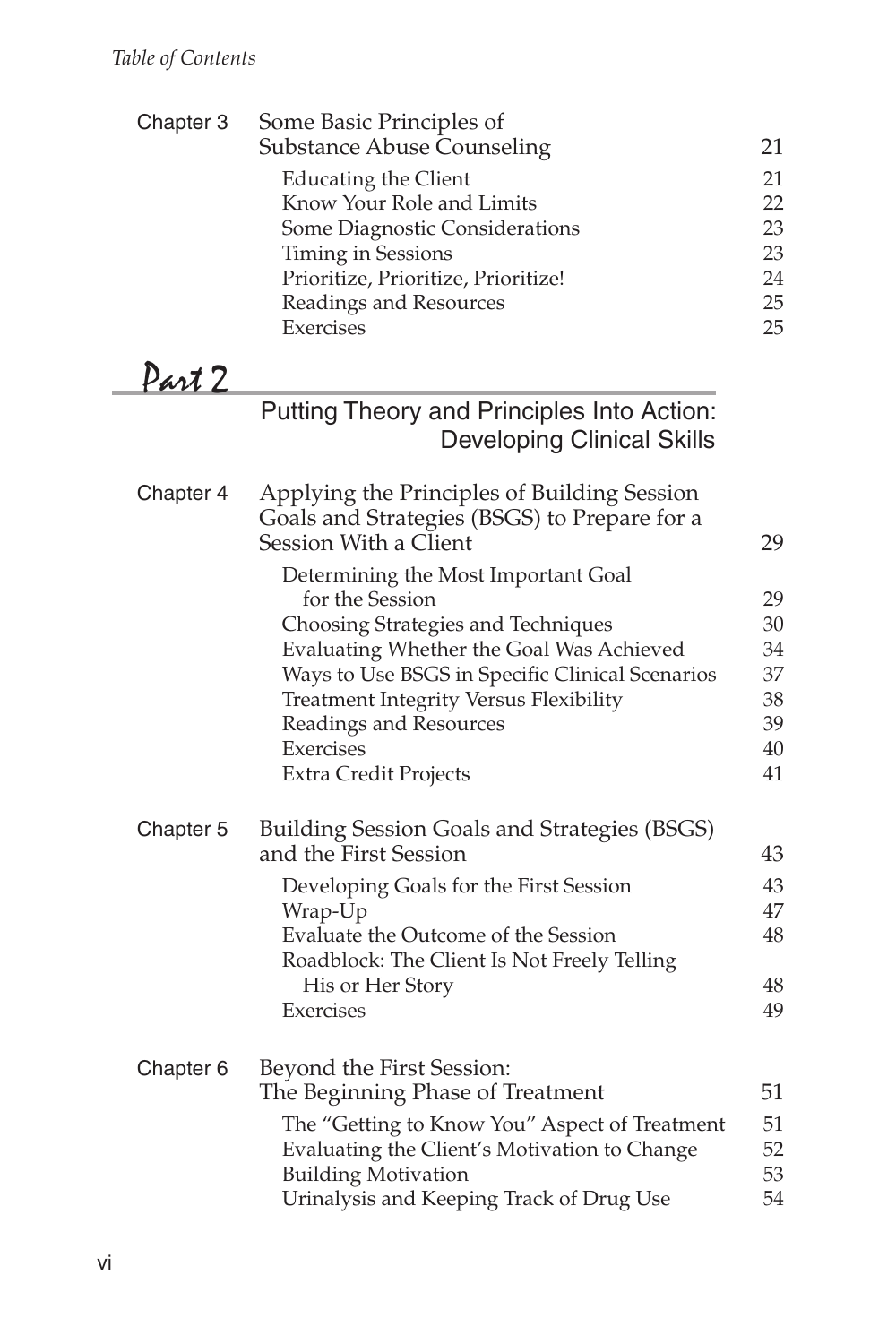|           | Coerced and Mandated Clients<br>Readings and Resources<br>Exercises              | 55<br>58<br>58 |
|-----------|----------------------------------------------------------------------------------|----------------|
| Chapter 7 | The Middle Phase of Treatment                                                    | 61             |
|           | Relapse Prevention                                                               | 62             |
|           | Coping Skills Training                                                           | 63             |
|           | 12-Step Facilitation Approach to the<br>Middle Phase of Treatment and the Use of |                |
|           | Other Self-Help                                                                  | 63             |
|           | Examining Lifestyle, Goals, and Career                                           | 64             |
|           | <b>Values Clarification</b>                                                      | 65             |
|           | <b>Examining Factors Associated With Substance</b>                               |                |
|           | Use Disorders                                                                    | 66             |
|           | Letting Go: Part 1                                                               | 66             |
|           | Readings and Resources                                                           | 67             |
|           | Self-Help Web Sites                                                              | 68             |
|           | Exercises                                                                        | 68             |
| Chapter 8 | Moving Toward Termination                                                        | 71             |
|           | Letting Go: Part 2                                                               | 71             |
|           | Criteria for Successful Termination                                              | 72             |
|           | Circumstances of Termination                                                     | 73             |
|           | The Stages of Change and Termination                                             | 74             |
|           | The Last Few Sessions: Passing the Baton                                         |                |
|           | to the Client                                                                    | 75<br>77       |
|           | Saying Goodbye<br>Exercises                                                      | 78             |
|           |                                                                                  |                |
| Chapter 9 | Group Counseling for Clients With                                                |                |
|           | Substance Use Disorders                                                          | 81             |
|           | Richard Kempter                                                                  |                |
|           | <b>Basic Elements of Group Counseling</b><br><b>Common Misconceptions About</b>  | 82             |
|           | <b>Interactional Groups</b>                                                      | 85             |
|           | <b>Interactional Group Leadership</b>                                            | 85             |
|           | The Routine Tasks of Group Leaders                                               | 88             |
|           | Client Reactions to the Group and                                                |                |
|           | Group Leader                                                                     | 89             |
|           | The Group Leader and His or Her Emotional                                        |                |
|           | Reactions to the Group                                                           | 90             |
|           | Basic Processes of Change in Interactional                                       |                |
|           | <b>Group Counseling</b>                                                          | 91             |
|           |                                                                                  |                |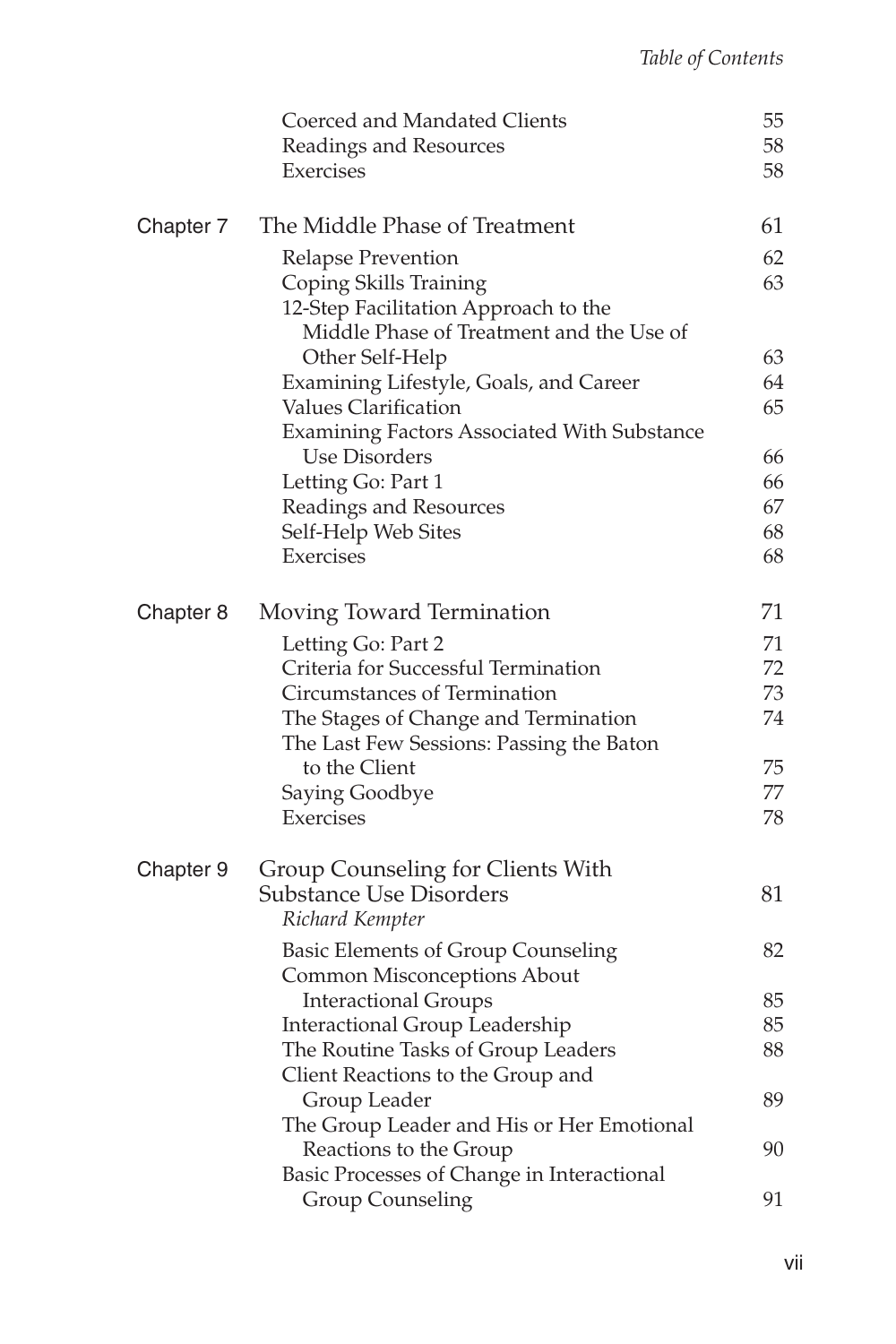|            | Special Group Techniques<br>Kinds of Groups                                                                                        | 94<br>96 |
|------------|------------------------------------------------------------------------------------------------------------------------------------|----------|
|            | Readings and Resources                                                                                                             | 97       |
|            | Exercises                                                                                                                          | 97       |
| Chapter 10 | The Role of the Substance Abuse Counselor<br>in the Treatment of Clients With Both<br>Substance Use Disorders and Mental Disorders | 99       |
|            | <b>General Issues</b>                                                                                                              | 101      |
|            | Integrated Treatment for the Seriously                                                                                             |          |
|            | Mentally Ill and Substance-Abusing Client                                                                                          | 104      |
|            | Modifications to MI for Dual Diagnosis Clients                                                                                     | 107      |
|            | Harm Reduction and Realistic Goals                                                                                                 | 109      |
|            | Modified Substance Abuse Treatment for                                                                                             |          |
|            | Clients With Co-Occurring PTSD                                                                                                     | 110      |
|            | Readings and Resources                                                                                                             | 110      |
|            | Exercises                                                                                                                          | 111      |
| Chapter 11 | Working With the Significant Others of<br><b>Clients With Substance Use Disorders</b>                                              | 113      |
|            | Errol O. Rodriguez                                                                                                                 |          |
|            | Principles for Working With Concerned                                                                                              |          |
|            | <b>Significant Others</b>                                                                                                          | 114      |
|            | Treatment Duration and Goals of Treatment                                                                                          | 114      |
|            | The Initial Contact                                                                                                                | 115      |
|            | The First Few Sessions                                                                                                             | 118      |
|            | Community Reinforcement and                                                                                                        |          |
|            | Family Training (CRAFT)                                                                                                            | 120      |
|            | Putting It Together                                                                                                                | 122      |
|            | Readings and Resources                                                                                                             | 125      |
|            | Exercises                                                                                                                          | 125      |
| Chapter 12 | Considerations of Diversity in                                                                                                     |          |
|            | <b>Substance Abuse Counseling</b>                                                                                                  | 127      |
|            | Introduction, Definitions, and Basic Principles                                                                                    | 127      |
|            | <b>Incorporating Cultural Factors Into BSGS</b>                                                                                    | 132      |
|            | Specific Populations                                                                                                               | 134      |
|            | Readings and Resources                                                                                                             | 143      |
|            | Exercises                                                                                                                          | 144      |
| Chapter 13 | <b>Treatment Plans and Clinical Writing</b>                                                                                        | 145      |
|            | Psychosocial Evaluations and Psychosocial                                                                                          |          |
|            | <b>Narratives</b>                                                                                                                  | 146      |
|            | <b>Treatment Plans</b>                                                                                                             | 150      |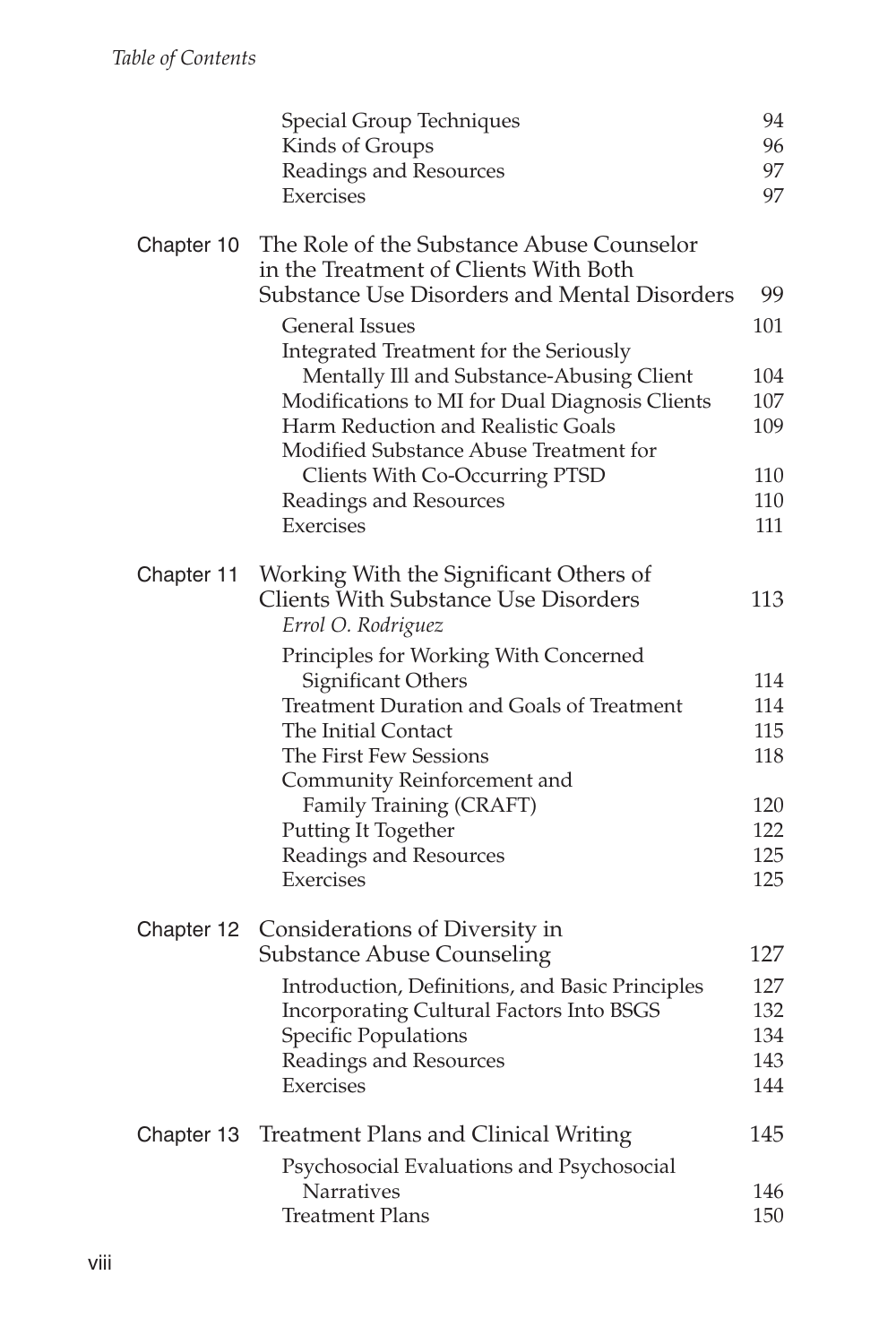| Progress Notes                                                                              | 155<br>157 |
|---------------------------------------------------------------------------------------------|------------|
| Exercises                                                                                   |            |
| Chapter 14 Closing Perspective                                                              | 161        |
| Survival at Your First Job                                                                  | 161        |
| Burnout                                                                                     | 162        |
| Continuing Your Education                                                                   | 163        |
| <b>Obtaining Your Substance Abuse</b>                                                       |            |
| <b>Counseling Credential</b>                                                                | 167        |
| Professional Organizations for Substance Abuse                                              |            |
| Counselors                                                                                  | 167        |
| <b>Answer Guide</b>                                                                         | 169        |
|                                                                                             |            |
| References                                                                                  | 175        |
| Appendix A The Counseling Competencies of<br><b>Technical Assistance Publication Series</b> |            |
| (TAP) 21 Covered in the Text                                                                | 183        |
| Appendix B Role-Play Recording Form and Instructions                                        | 191        |
| Appendix C Alcohol Use Disorders Identification<br>Test (AUDIT) and Drug Abuse              |            |
| Screening Test (DAST-20)                                                                    | 195        |
| Index                                                                                       | 201        |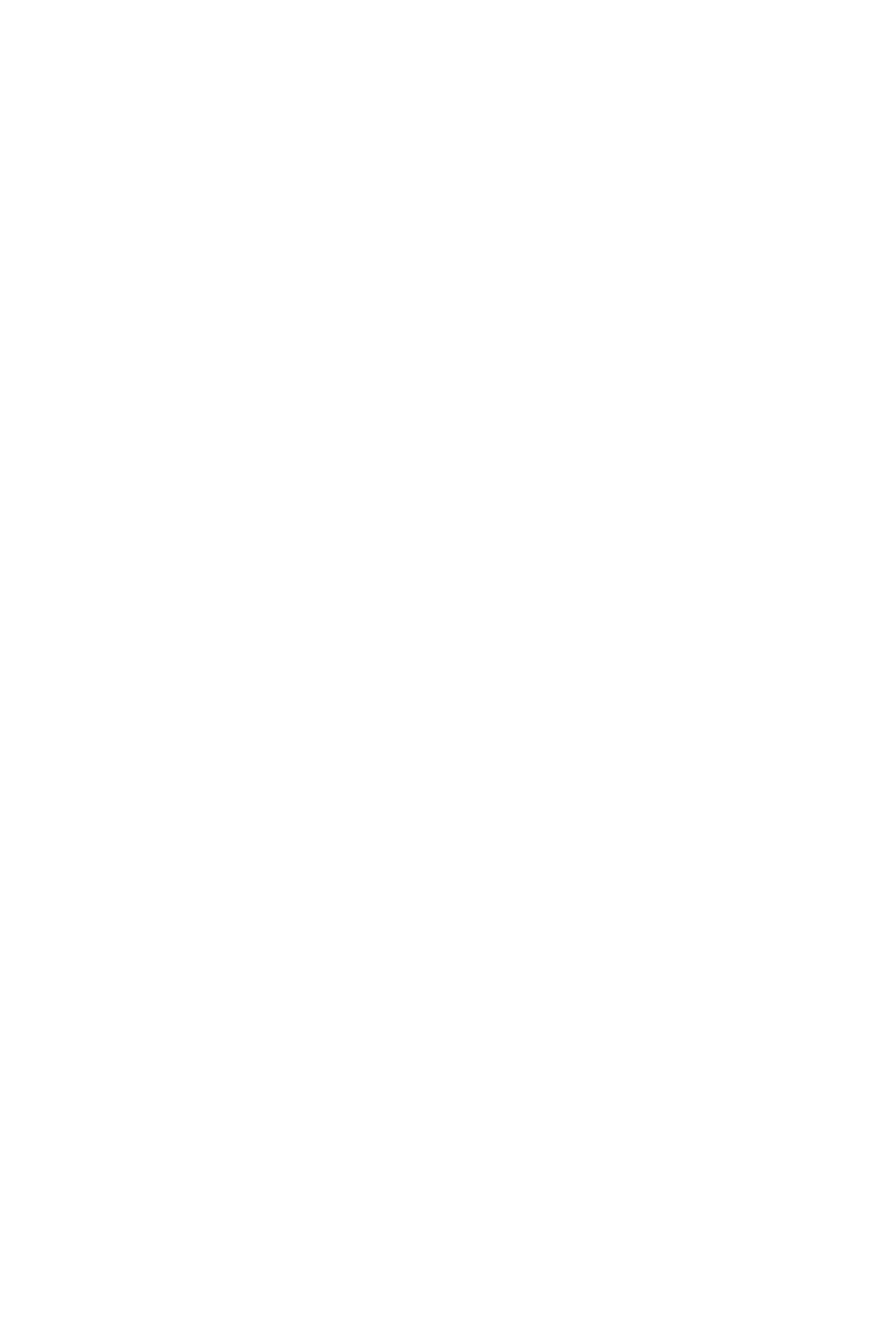Preface

Beginning substance abuse counselors are faced with a number of practical challenges. For example, they must discern what the focus of the session should be, when to be firm and when to be flexible, how to structure a session, and how to end it. This text provides a basic framework for understanding substance abuse counseling and offers exercises for students to develop their counseling skills and to prepare them to master these and other counseling challenges. The book is practical and down to earth; it is meant to help beginning counselors and other mental health professionals quickly adapt to substance abuse and other counseling settings with a large percentage of clients with substance use disorders. Clinical issues unique to clients with substance use disorders are addressed.

The principles, theory, and skills introduced in this book are, by and large, compatible with current substance abuse counseling theories, including 12-step facilitation, cognitive−behavioral therapy, motivational interviewing, methadone maintenance, and integrated treatment. Additionally, the approach is compatible with both harm reduction and abstinence goals. Chapter 7 offers some specific suggestions about how to integrate aspects of cognitive−behavioral therapy, relapse prevention, and 12-step treatment with the approach presented in this text. Chapter 10 includes a discussion of how aspects of integrated treatment can be included in this approach. Regardless of your theoretical viewpoint, I believe that the principles and skills set out in this book will help you improve your clinical proficiency.

As we all know, the addiction field has its share of controversies. Perhaps the biggest debate today regards setting treatment goals for clients with substance abuse disorders. Traditional programs advocate an abstinence goal, whereas, more recently, some addiction professionals have seen harm reduction as an acceptable goal for certain clients. I believe that the appropriate goal for each client should be determined by a properly trained clinician on the basis of the specific circumstances of the treatment situation. Often, the appropriate goal is abstinence; sometimes it is based on harm reduction, such as reduced or safer use of substances or con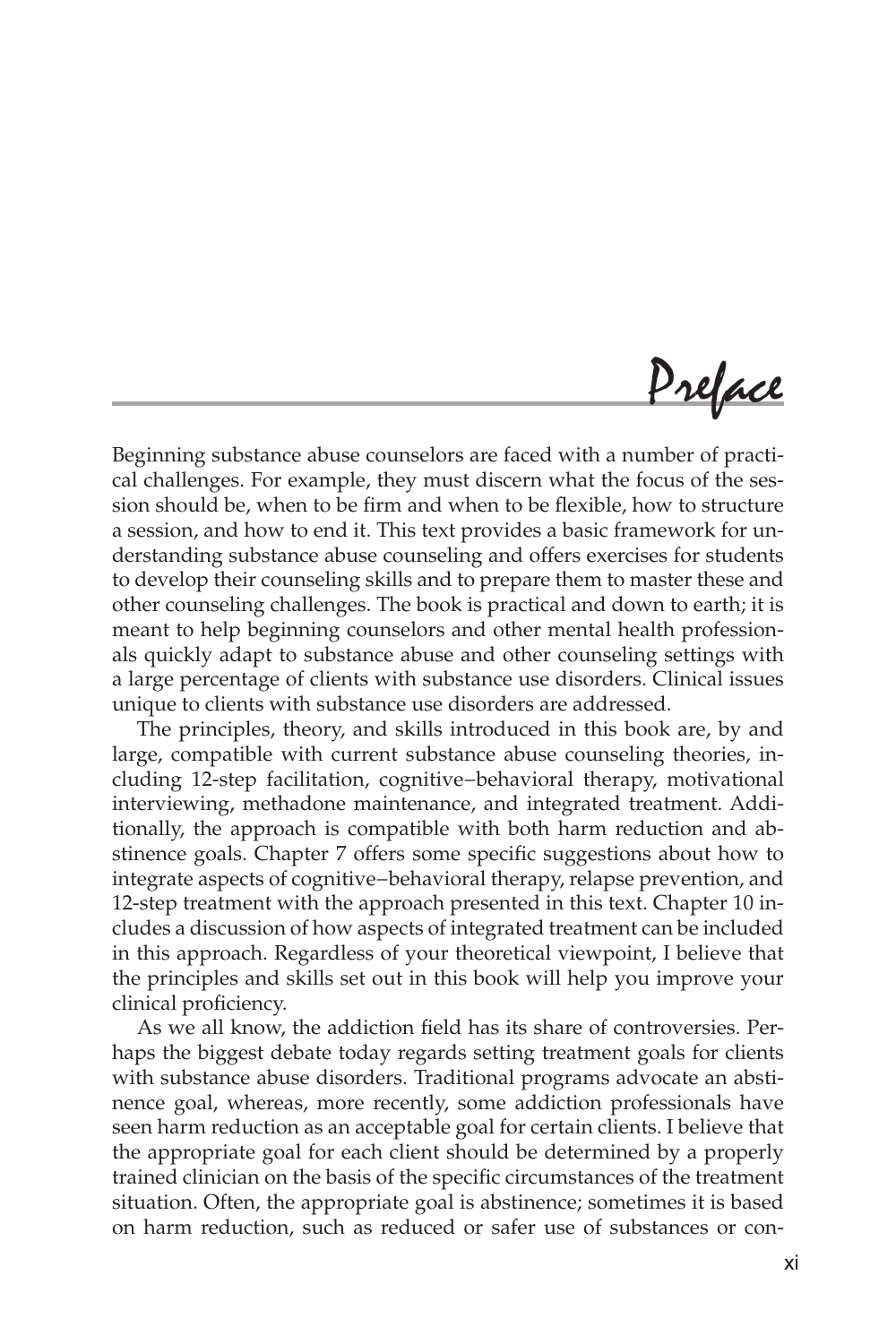trolled drinking. Thus, I include examples reflecting both abstinence and harm reduction goals. A comprehensive and objective overview of this issue is much needed but beyond the scope of this text.

This book presents an experientially based approach for beginning counselors to develop basic substance abuse counseling skills. Before reading this text, you should have an understanding of substance abuse counseling theory, principles, and knowledge. Two works that fit well with this book and provide the necessary knowledge are by G. Miller (2005) and Jarvis, Tebbutt, Mattick, and Shand (2005). My book *Introduction to Alcohol Research: Implications for Treatment, Prevention, and Policy* (Yalisove, 2004) will give you a good review of the current research knowledge about alcoholism.

#### Overview of the Book

In Part 1 of the book, the basic principles of substance abuse counseling are clearly formulated, and their rationales are spelled out in a commonsense and practical manner. Part 2 will teach you to apply these principles in clinical situations through the use of experiential exercises and roleplays, which help develop the critical thinking skills that are essential in counseling. In addition, this second part of the book serves as an introduction to the clinical method.

Throughout the text, technical terms are presented in italics and defined on their first use. At the end of this preface is an alphabetical listing of abbreviations used in the text. In addition, I often use metaphors to illustrate concepts. If you don't find them useful, ignore them; you should readily understand the material without them. At the end of most chapters is a section of recommended readings and resources for readers who would like to learn more about the concepts discussed in the chapter.

Each of the chapters includes exercises to help you understand the principles and develop the skills discussed in the chapter. Some of the exercises are to be done individually, and others are done in a role-play format. If the text is being used for a substance abuse counseling course, the role-plays can be done in class in teams or by selected students in front of the class. As you perform the exercises and role-plays, it is important to learn to *self-reflect* on your experiences. That is, try to objectively look back at what you have just done. Good counselors review their clinical work to see where they were successful, where they had difficulty, what worked, and what didn't work. They then can refine their approach to become more proficient. You can use the exercises and role-plays to develop your self-reflective capacity.

Appendix B presents a good format for performing, recording, and analyzing the role-plays. It is closely tied to the Building Session Goals and Strategies (BSGS) approach developed in the text and should help you self-reflect. If you would like to do the role-plays but are reading the text on your own, seek out a few colleagues and an experienced supervisor to help you perform and analyze them.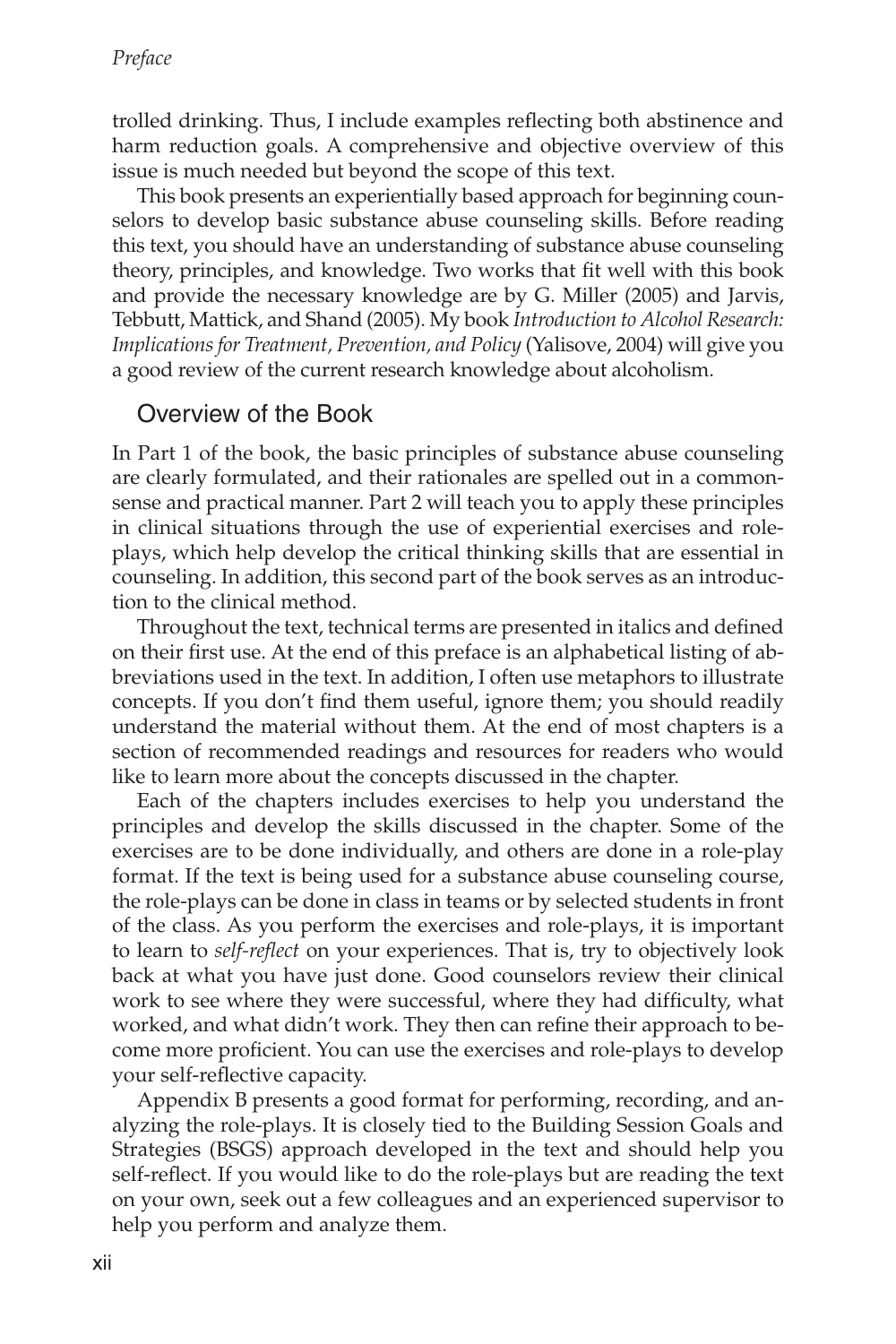The following sections provide a brief description of each chapter of the book.

## Chapter 1: The Substance Abuse Counselor

This chapter describes the role of the substance abuse counselor; the major tasks of his or her job; the knowledge, skills, and attitudes necessary for a counselor to do well; and the pros and cons of becoming a counselor. The clinical method is introduced, along with BSGS.

## Chapter 2: Theoretical Considerations

In this chapter, I discuss the theories the text uses: motivational interviewing, the Stages of Change Model, BSGS, and the eight-stage process of counseling; the latter two are my inventions. Additionally, I discuss the common factors approach to understanding the curative aspects of counseling.

#### Chapter 3: Some Basic Principles of Substance Abuse Counseling

In this chapter, I review some fundamental principles that are common to all kinds of counseling. First, counselors must educate their clients about what counseling is and what role both counselor and client should play. Counselors need to know their role and their limits. They should understand the diagnosis of substance use disorders and know how to skillfully use this information to motivate the client. Counselors should develop a sense of timing in sessions with clients, and they should be able to determine what goals are most essential to work on in each stage of treatment.

#### Chapter 4: Applying the Principles of Building Session Goals and Strategies (BSGS) to Prepare for a Session With a Client

This chapter focuses on how to use BSGS principles to organize and focus sessions with clients. You will learn how to determine a specific goal for the session, how to choose techniques to achieve the goal, and how to evaluate whether you were successful. Included in the chapter is an extensive list of techniques you can use, along with brief descriptions. At the end of the chapter is an important discussion about the challenge of being flexible as a counselor while maintaining the goals that you feel are appropriate.

## Chapter 5: Building Session Goals and Strategies (BSGS) and the First Session

The focus of this chapter is on how to apply the principles of BSGS to the first session. Appropriate goals and strategies are discussed, and the concepts of empathy, operational empathy, and reflection are introduced.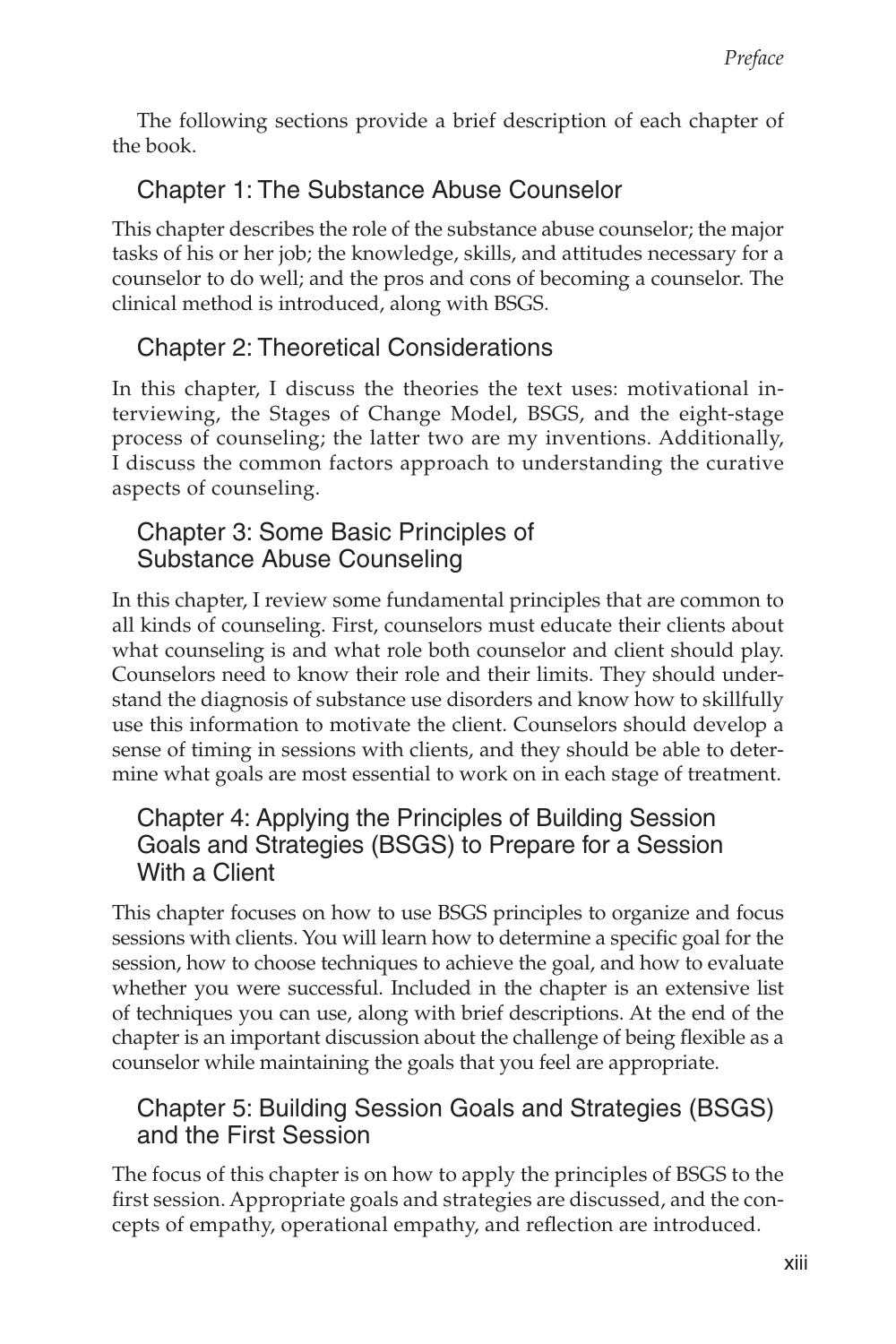## Chapter 6: Beyond the First Session: The Beginning Phase of Treatment

In this chapter, the focus is on getting started to help the client. The first phase of counseling includes a "getting to know you" aspect; the counselor's goals are to evaluate the client's motivation to change and build his or her motivation. This chapter also includes a discussion of two important issues in substance abuse treatment: keeping track of the client's drug use with routine queries and toxicology tests, and considerations in treating mandated clients.

## Chapter 7: The Middle Phase of Treatment

If the client has made good progress, in the middle phase of treatment the counselor can introduce new goals and use different techniques from the opening phase of treatment. The following techniques are discussed: relapse prevention; coping skills training; the 12-step facilitation approach to the middle phase of treatment and the use of other self-help; examination of clients' lifestyle, goals, and career; exploration of factors associated with substance abuse; and early discussions about termination.

## Chapter 8: Moving Toward Termination

The termination phase is a dynamic and important aspect of treatment. This process is complicated by the fact that most substance abuse treatment ends before all goals are achieved. The chapter discusses the following topics related to termination: the emotional factors experienced by both client and counselor in termination, criteria for successful termination, circumstances of termination, the stages of change and termination, how to prepare clients to continue on their own, and how to say goodbye.

#### Chapter 9: Group Counseling for Clients With Substance Use Disorders

This chapter focuses on interactional group counseling for substance abusers. The basic elements, guidelines for leadership, the basic processes of change, and special techniques of group counseling are discussed. The chapter emphasizes the importance of recognizing the highly emotional aspects of group process and dealing with them therapeutically.

#### Chapter 10: The Role of the Substance Abuse Counselor in the Treatment of Clients With Both Substance Use Disorders and Mental Disorders

This chapter discusses the specific role that the substance abuse counselor can play in the treatment of clients with dual disorders. Topics include monitoring psychiatric symptoms, medication compliance, and mental health treatment compliance as well as educating the client about psychi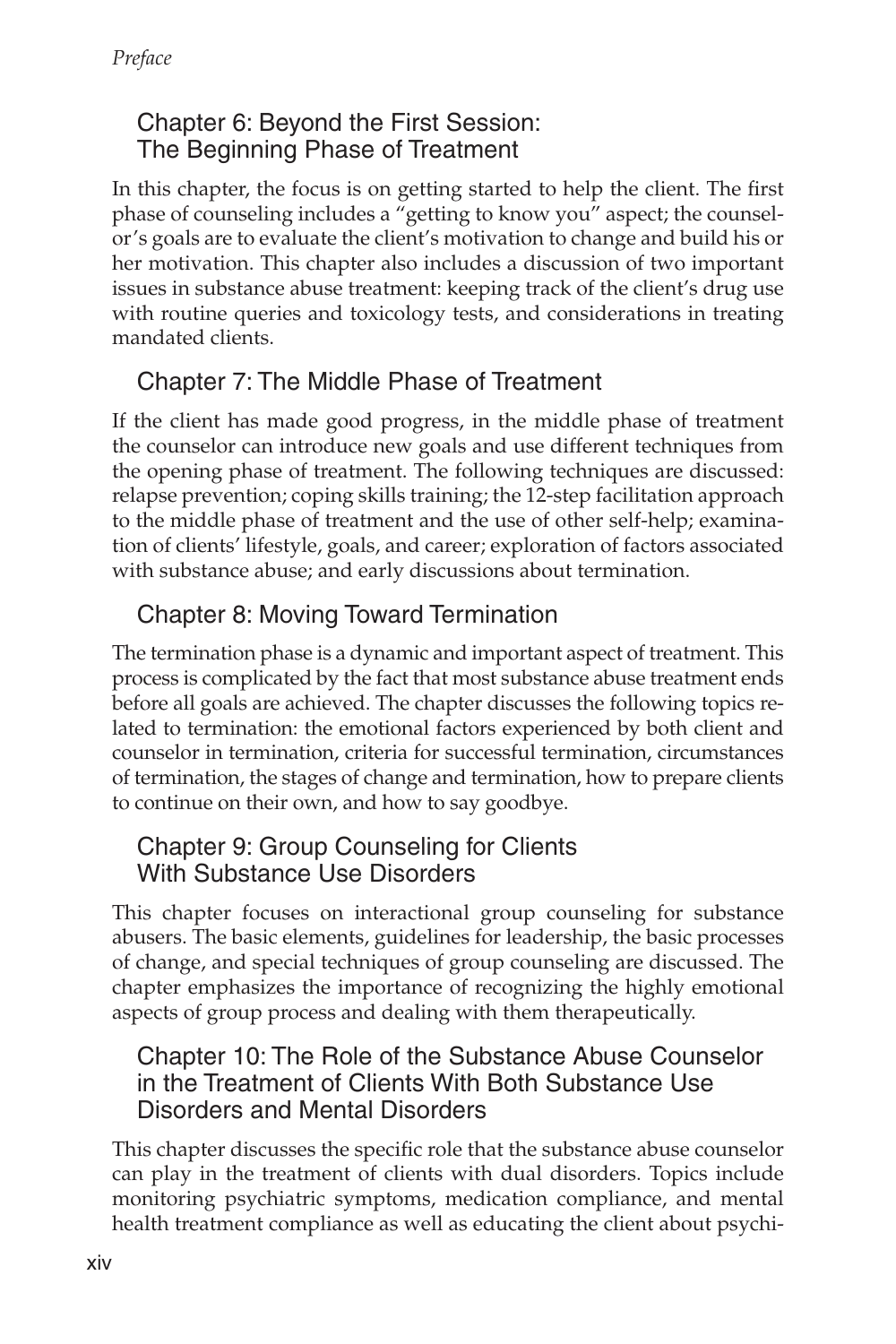atric symptoms as a trigger of substance abuse relapse. The chapter also gives an introduction to integrated treatment, an empirically supported approach for treating clients with substance abuse disorders and severe mental illness. Harm reduction as a treatment goal is also discussed.

#### Chapter 11: Working With the Significant Others of Clients With Substance Use Disorders

The basic principles of working with the significant others of clients with substance use disorders are discussed in this chapter. Therapeutic goals include reducing the maladaptive behavior of the significant other, increasing the significant other's self-care capacity, and encouraging the partner with the substance use disorder to accept treatment. The chapter also outlines how to assess the potential for violence in the family and create a safety plan when necessary. Community reinforcement and family training, a systematic approach for helping the significant others of people with substance use disorders, is summarized in the chapter.

#### Chapter 12: Considerations of Diversity in Substance Abuse Counseling

The basic principles developed in the book are complementary to an enlightened view of diversity. In multicultural counseling, one's awareness of one's own feelings, beliefs, and thought processes is an important ingredient in the provision of effective interventions for clients whose background is different from one's own. After a brief review of ethical considerations, the concept of multicultural competence is addressed, and its relationship to empathy and the therapeutic relationship is developed. The following specific populations of substance abusers are discussed: women; African Americans; Latino/as; Native Americans; Asian Americans; clients with a disability, an unusual physical appearance, or a serious illness; gay, lesbian, bisexual, and transgendered clients; and recent immigrants.

#### Chapter 13: Treatment Plans and Clinical Writing

In this chapter, clinical writing is discussed. Substance abuse counselors must write a number of reports; this chapter describes the major kinds, including psychosocial narratives, admission and discharge summaries, treatment plans, and progress notes. Detailed examples of each kind of report are provided.

I have also adapted BSGS, a basic approach for planning a counseling session, to the task of creating client treatment plans. In BSGS, students learn to determine the appropriate goal for a session, develop techniques for achieving it, and evaluate the session's outcome. This approach can help students develop client treatment plans, which involves formulating longer term goals.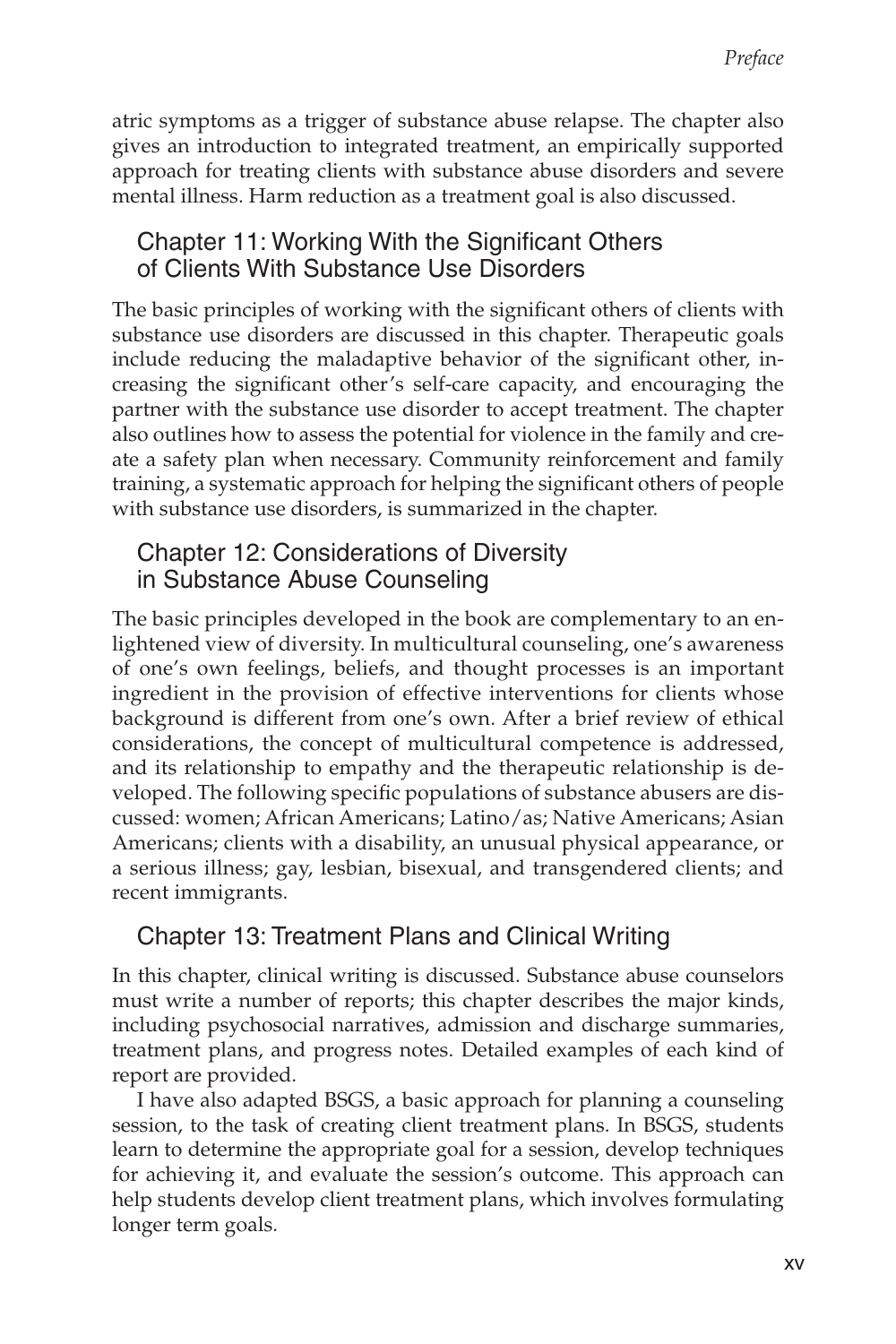## Chapter 14: Closing Perspective

In this chapter, I provide some practical advice for the new counselor, including tips on how to survive at one's first job and information about obtaining the substance abuse counseling credential. I also discuss some resources to continue your education in the areas of professional ethics, work with adolescents, research knowledge in substance abuse, and theories of substance abuse counseling.

## Answer Guide

The answer guide provides answers to some of the exercises.

## Instructor's Guide

An Instructor's Guide for *Developing Clinical Skills for Substance Abuse Counseling* can be dowloaded from the American Counseling Association's online bookstore at http://www.counseling.org/Publications.

## Appendixes

This text includes three appendixes. Appendix A lists the Technical Assistance Publication Series 21 counseling competencies (Center for Substance Abuse Treatment, 2006) covered in the text and in which chapter each is discussed. Appendix B presents the role-play recording form for students whose instructors are using the workbook log. Appendix C consists of the Alcohol Use Disorders Identification Test (Babor, Biddle, Saunders, & Monteiro, 2001) and Drug Abuse Screening Test (Skinner, 1982).

## List of Abbreviations Used in the Text

- AA: Alcoholics Anonymous
- AUDIT: Alcohol Use Disorders Identification Test (Babor et al., 2001)
- BSGS: Building Session Goals and Strategies
- CBT: Cognitive−behavioral therapy
- CRAFT: Community Reinforcement and Family Training
- CSO: Concerned significant other
- DAST-20: Drug Abuse Screening Test (Skinner, 1982)
- *DSM*−*IV*−*TR: Diagnostic and Statistical Manual of Mental Disorders* (4th ed., text rev.; American Psychiatric Association, 2000)
- GLBT: Gay, lesbian, bisexual, and transgendered
- MI: Motivational interviewing
- NA: Narcotics Anonymous
- PTSD: Posttraumatic stress disorder
- SMI: Serious mental illness
- SUD SO: Significant other with a substance use disorder
- TAP 21: Technical Assistance Publication Series 21 (Center for Substance Abuse Treatment, 2006)
- TAU: Treatment as usual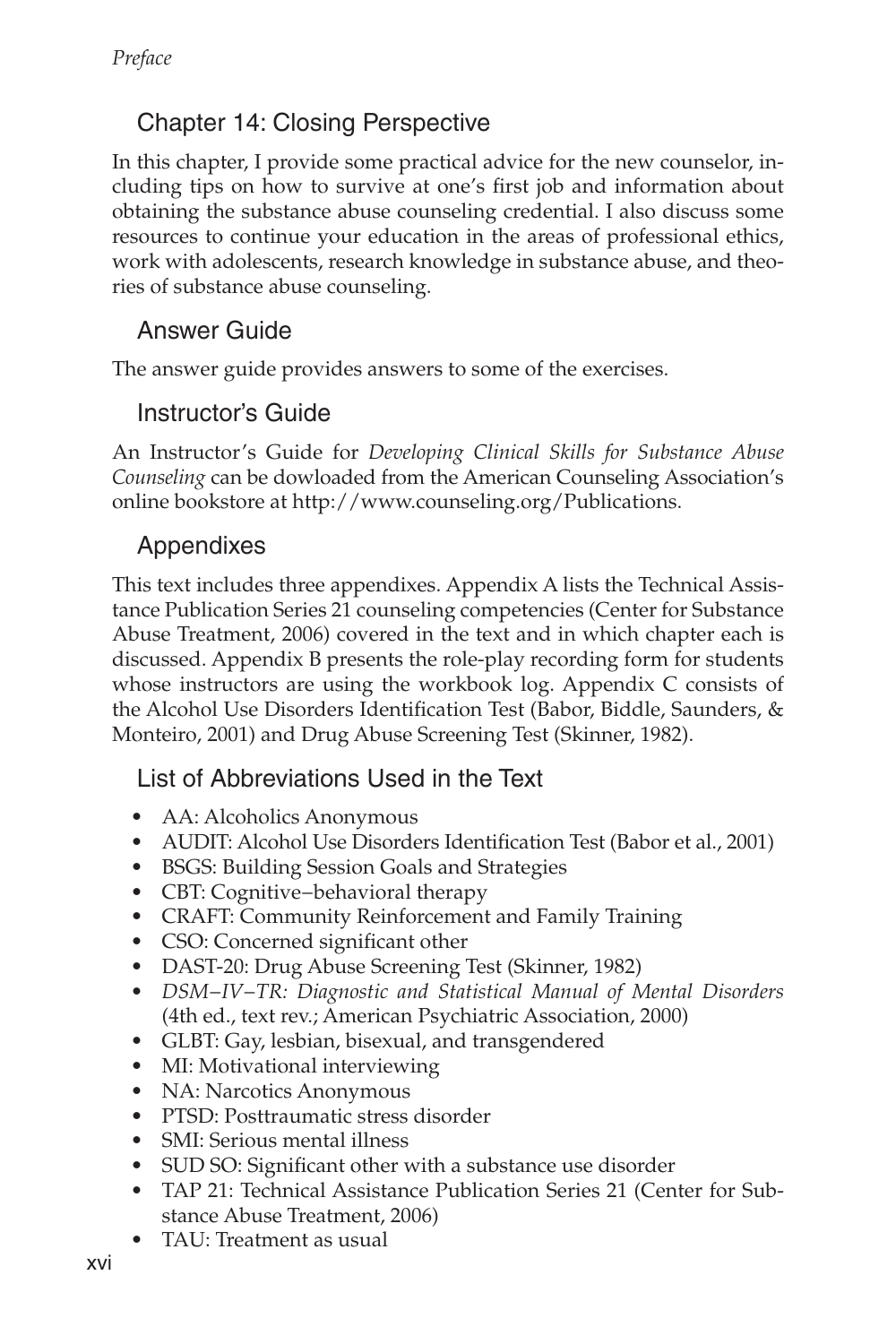#### Readings and Resources

Jarvis, T. J., Tebbutt, J., Mattick, R. P., & Shand, F. (2005). *Treatment approaches for alcohol and drug dependence: An introductory guide.* Hoboken, NJ: Wiley.

This excellent advanced text on substance abuse counseling discusses all of the current substance abuse counseling theories.

Miller, G. (2005). *Learning the language of addiction counseling* (2nd ed.). Hoboken, NJ: Wiley.

This is a basic text on substance abuse counseling.

Yalisove, D. L. (2004). *Introduction to alcohol research: Implications for treatment, prevention, and policy.* Boston: Allyn & Bacon.

This book provides a good review of relevant research pertaining to substance abuse treatment, prevention, and policy.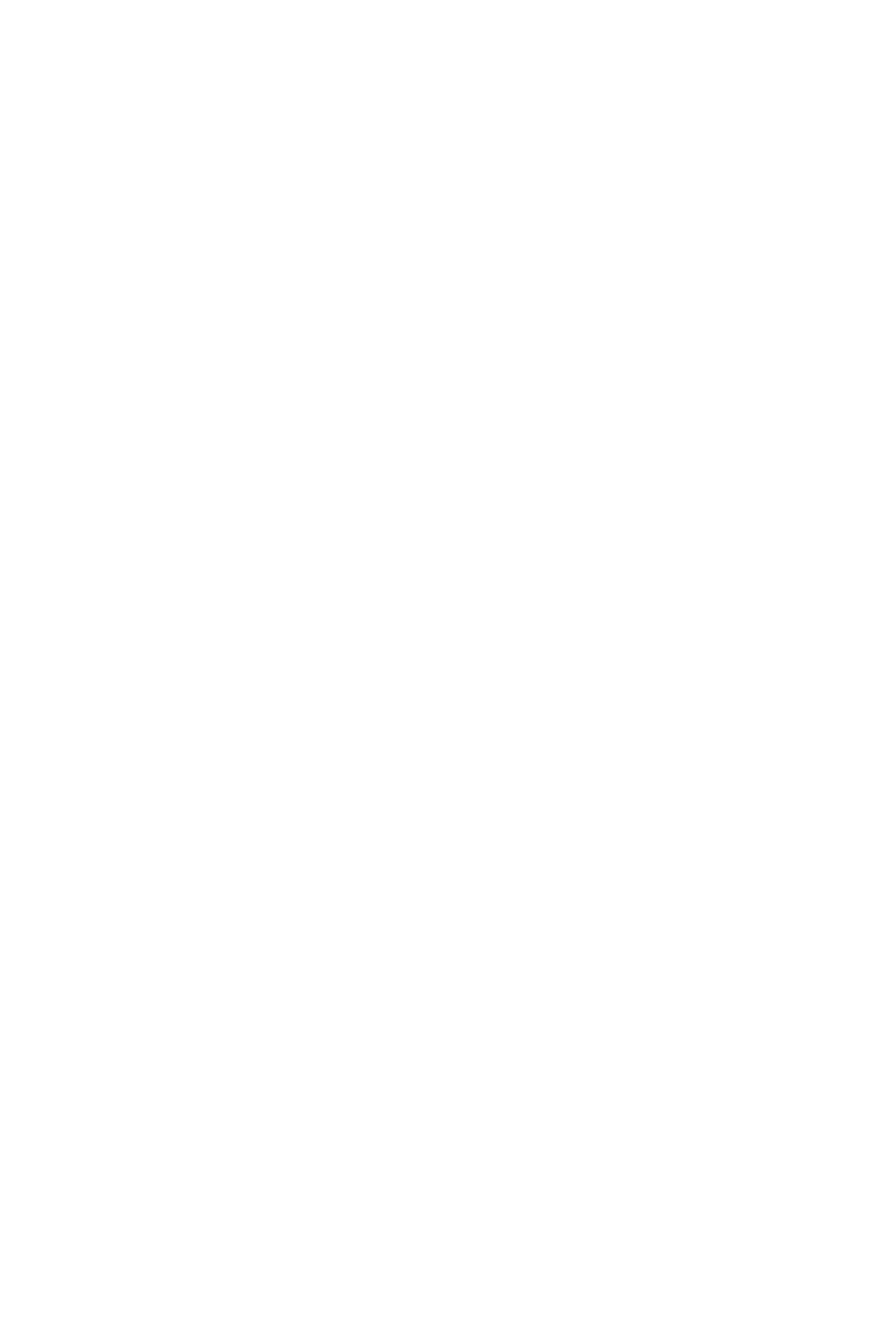Acknowledgments

The approach presented in this text evolved from my efforts to teach substance abuse counseling skills in an advanced course for addiction studies students over the past decade at John Jay College. I am grateful to those students who were enthusiastic and persistent, tolerated my missteps, and provided vital feedback for the text. The 2007−2008 research fellowship leave granted by John Jay College afforded me the time to write the text.

In addition, I wish to thank my editor, Carolyn Baker, who has provided consistent and invaluable assistance in guiding me through the process of publishing this book. Finally, I gratefully acknowledge Kim Mueser's helpful and sensitive critique of Chapter 10. Although I incorporated many of his suggestions, I take sole responsibility for the views expressed in the chapter.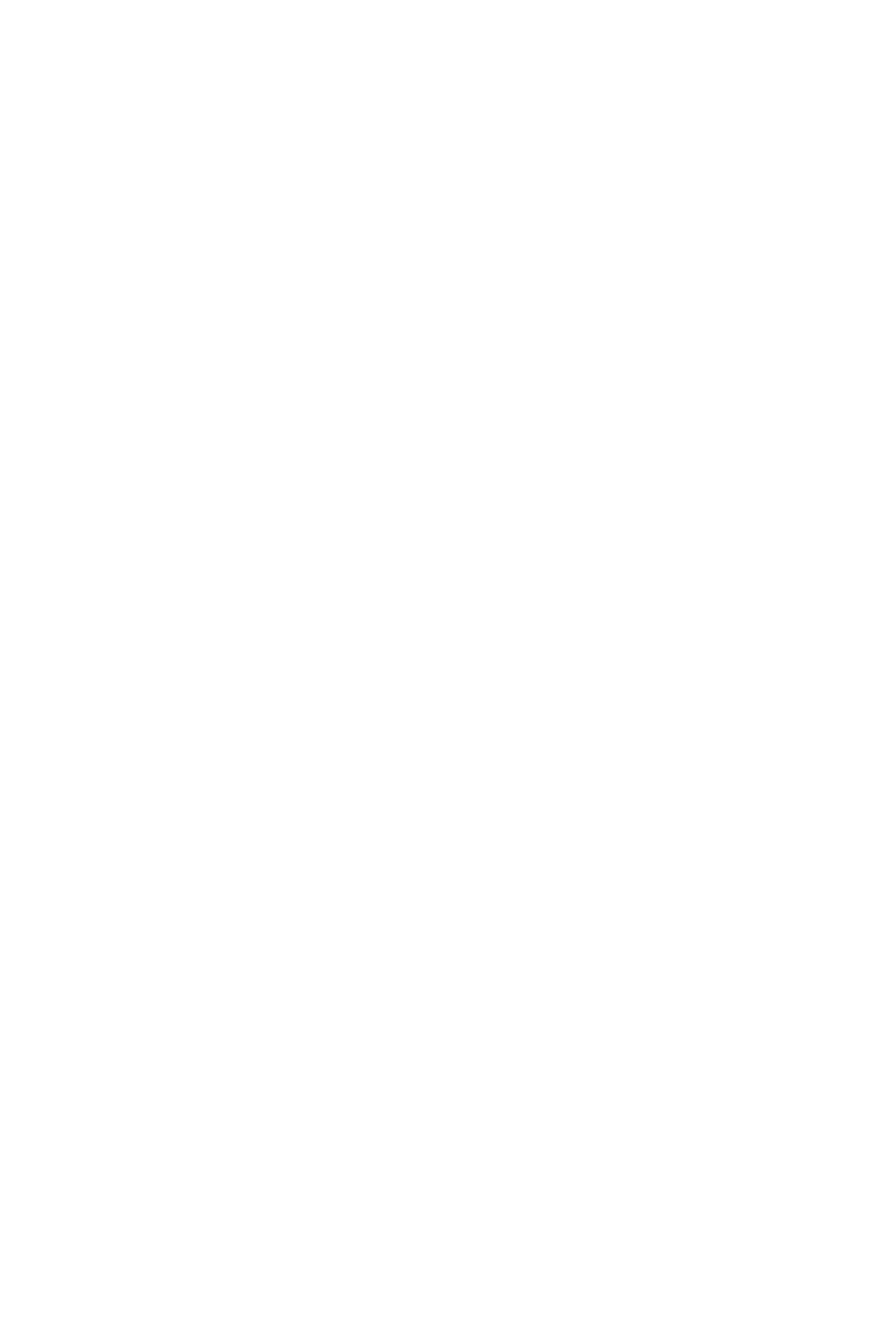## About the Author

Daniel Yalisove, PhD, is an associate professor of psychology at John Jay College of Criminal Justice. He has been the coordinator of the addiction studies program since 1993 and has taught a variety of addiction studies courses during this time. He created and developed the curriculum for the program, which both is evidence based and provides skills training for its students. His current interest is improving pedagogy in addiction studies, and he has published several papers on this topic. He is active in the International Coalition for Addiction Studies Education and currently serves as its secretary.

 Dr. Yalisove received his doctorate in clinical psychology at New York University in 1975. He completed advanced training in psychoanalysis at the New York University Postdoctoral Program and graduated in 1983. He earned the credential in substance abuse counseling in 1980.

 Dr. Yalisove has worked in the substance abuse field since 1976, when he began his association with Cabrini Medical Center in New York City. He was the program director of the Cabrini Alcoholism Program from 1980 to 1992. During this period, he supervised substance abuse counselors, provided education on substance abuse to psychiatric residents, and offered direct service to clients with substance use disorders. He also implemented an innovative acupuncture outpatient detoxification program modeled after Dr. Michael Smith's program at Lincoln Hospital in the Bronx.

 In addition, Dr. Yalisove edited the *Essential Papers on Addiction,* published in 1997. This volume draws together the clinically relevant psychoanalytic writings on addiction. His second book was *Introduction to Alcohol Research: Implications for Treatment, Prevention, and Policy,* which reviews the relevant research for treatment, prevention, and policy regarding alcohol problems and disorders.

 Dr. Yalisove is married and lives in New York City and Pushkin, Russia. He is an amateur jazz clarinet player and plays occasional gigs around town.